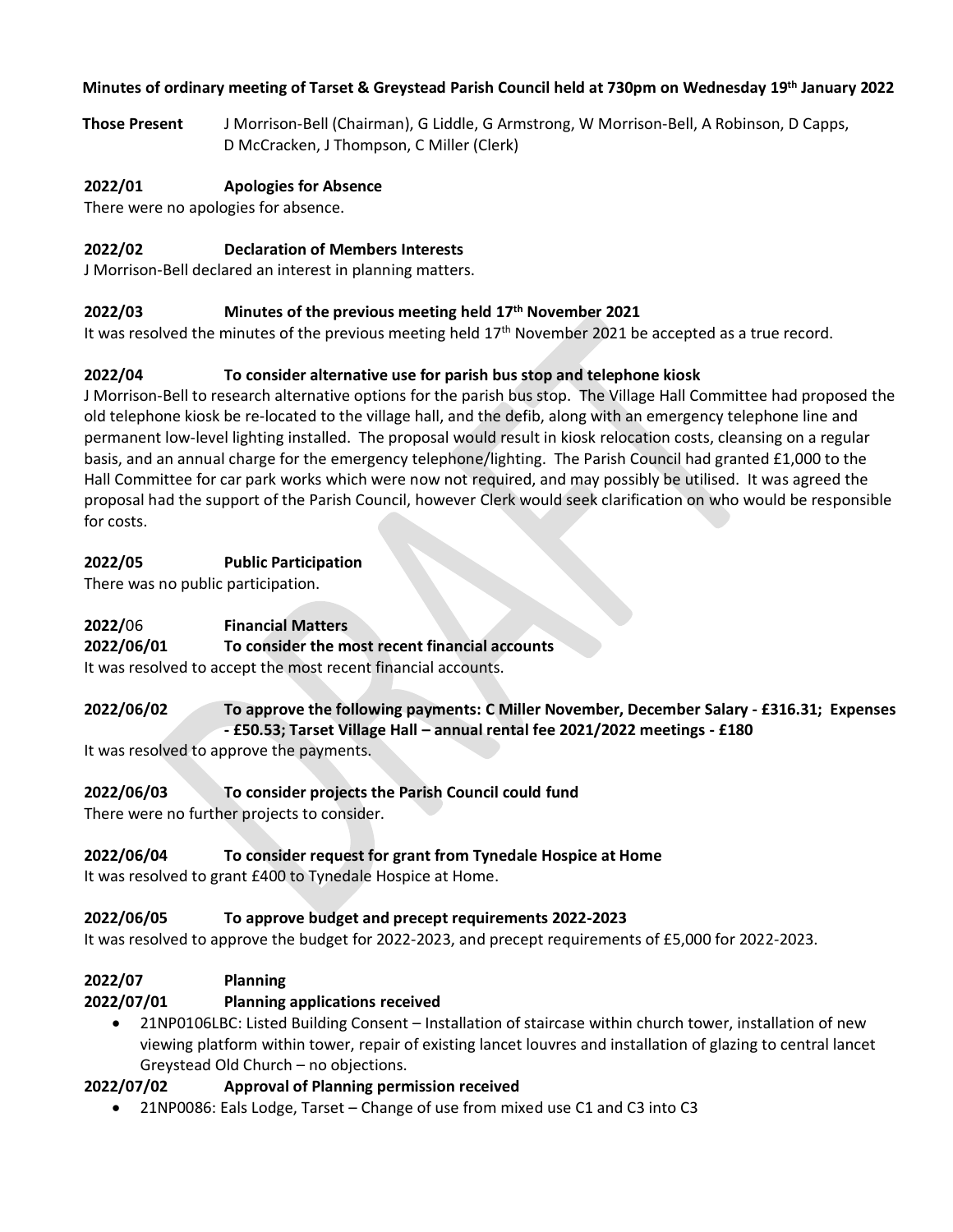# **2022/08 Orchard and Car Park**

No issues with orchard and car park.

#### **2022/09 Reports**

There were no reports.

# **2022/10 Community Fibre Partnership**

Guy Opperman M.P. had confirmed Tarset had been included in the invitation to tender submitted for the first phase of Project Gigabit.

# **2022/11 Highway Matters**

## **2022/11/01 Road issues at Sneep Bank Top**

Clerk had forwarded parishioner concerns regarding drainage issues at Sneep Bank Top to County Council. It was agreed there was an increase in traffic on the road and traffic signage would be beneficial.

Parishioner had forwarded comments and reply from County Council regarding Redmire Bridge, further to Listed Building work currently being undertaken. Parishioner believed the needs of traffic were being put before the needs of pedestrians and cyclists, however the Parish Council did not share the same level of concern.

# **2022/12 To formally request a review to be forwarded to County Council to remove the Parish Council division of two wards, and reasons for the request**

A formal request to remove the division of two wards was required by the County Council. It was therefore resolved Clerk would formally request a governance review and to state removal would rationalise the election process.

# **2022/13 To receive update regarding problems at Greenhaugh Sewage Treatment Works**

Further to concerns made to Northumbrian Water after previous meeting, Clerk had received immediate response from NW and passed contact details of Cllr 's Robinson and Thompson to NW officer, however they had not made contact. Potential effluent discharge of great concern, and it was resolved Clerk would re-contact NW and lodge a formal complaint.

# **2022/14 Clarke Telecom Ltd – proposed radio base station installation at 1156 land at Gleedlee Forest, Greenhaugh**

Pre-application information had been received from Clark Telecom Ltd who had invited comments for proposed radio base installation at 1156 land at Gleedlee Forest, Greenhaugh, and a further pre-application for installation on land at Birky Shank, Butterburn, Gilsland, Brampton. WHP Telecoms had also submitted a pre-application for proposals for 5G telecommunications mast in Wark Forest. Comments would be made when full Planning Applications received.

## **2022/15 To consider Queen's Platinum Celebrations June 2022**

Several parishioners were willing to be involved with a celebration such as a tea party. An outdoor event in the orchard possible with a bonfire/games, and a local pudding contest could be held. A working party of five to be created to further proposals. Parish Council in agreement with contributing £1,000 to the celebrations.

# **2022/15/01 To approve quotation for 250 editions of a Jubilee Book**

Four quotations had been received, however quality was more important than price and it was resolved to ask M Brodie to carry out a quality review.

## **2022/16 Urgent Business/Items for next agenda**

There was no urgent business/items for next agenda.

## **2022/17 Date of Next Meeting –**